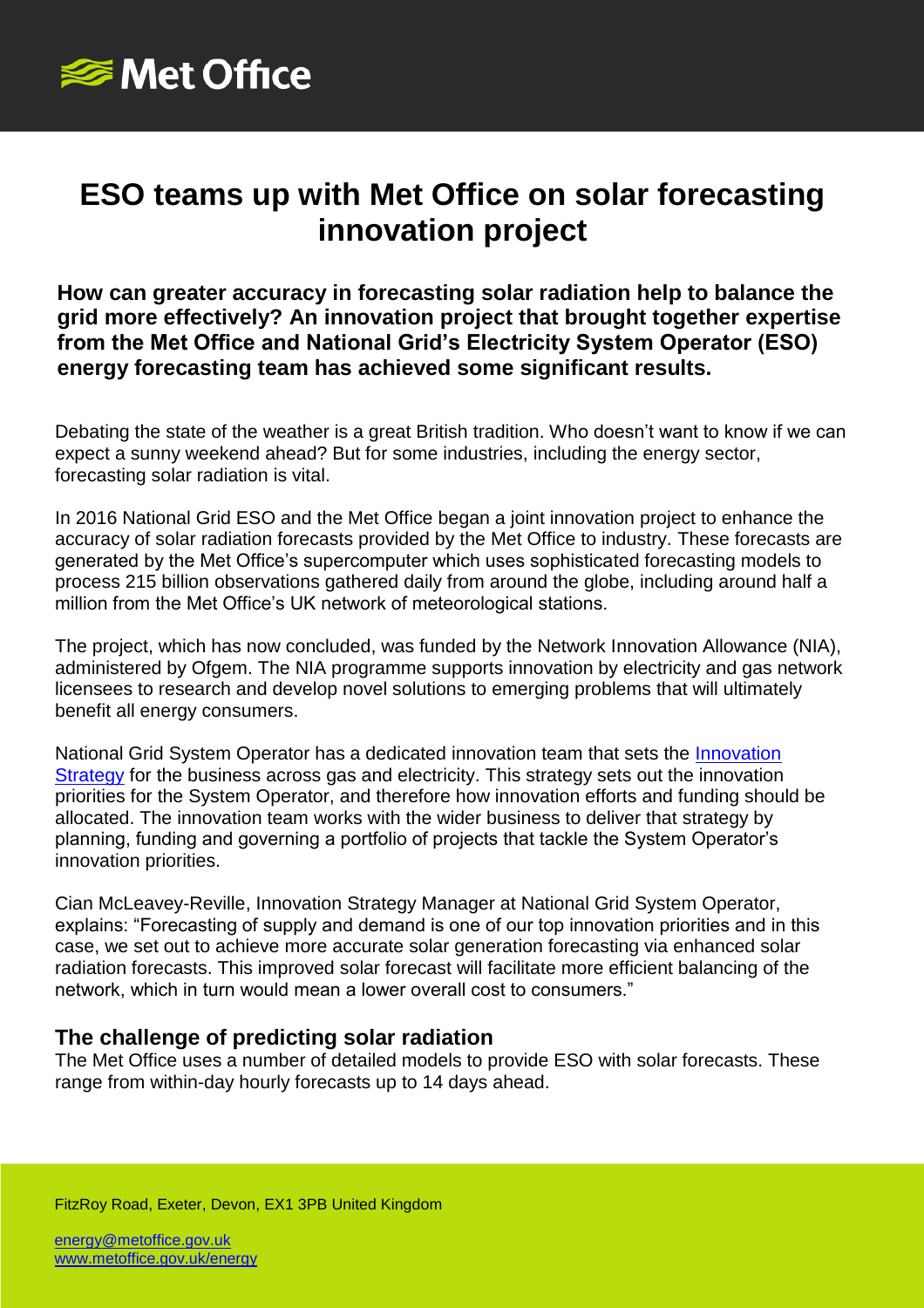

Senior Met Office Scientist Ian Pearman, who was part of the project team, explains: "Despite the massive computer power involved, it is still very challenging to predict exact solar radiation levels, particularly in longer range forecasts, because of the influence of clouds at local level. We all know how changeable Britain's weather can be. Cloud cover can vary even over a distance of a few miles and on timescales of a few minutes. For example, sheets of cloud can quickly roll in from the North Sea turning sunny to overcast and then break-up and disperse just as abruptly."

## **Why solar forecasting matters to the ESO**

One of the ESO's roles is to balance supply and demand in real time and as part of this work the Energy Forecasting team produces the national demand forecast which is essential to ensure the electricity system runs smoothly.

As more and more solar PV is connected, it is becoming an increasingly important part of the energy mix in terms of balancing supply and demand.

Yet, predicting the electricity produced by solar panels is inherently difficult. It is volatile, depends on the weather and most of the solar capacity is connected at distribution level, making it less visible to the ESO.

#### **The route to more accurate forecasts**

Solar forecast accuracy can be measured using an accepted metric known as 'mean absolute error', which measures the spread of the forecasts around the true value. The project team identified four packages of work to explore ways to reduce this error, as well as to reduce any bias.

"The first area we looked at was all about how we could develop models that improve our ability to forecast cloud because this has such a significant effect on solar radiation levels," says Ian. "Another work package looked at our forecasting in the very short term (out to a few hours), which is significant to ESO's operations. This is what we term our 'Nowcast'.

"A third element of the study looked at our statistical processing – in other words, could we refine how we use the data from our observation stations to remove any biases.

"Finally, we studied the potential to introduce a weighted blended forecast taken from all our different models rather than the current approach that takes a simple average of the solutions from one ensemble forecast model."

## **The results?**

The switch to blended forecasts brought an improvement of between 5% and 10% in solar radiation forecast mean absolute error. The statistical processing efforts added a further improvement of between 1% and 2%. Ongoing investigations into cloud physic and implementing findings from the cloud forecasting work could bring even greater improvements.

FitzRoy Road, Exeter, Devon, EX1 3PB United Kingdom